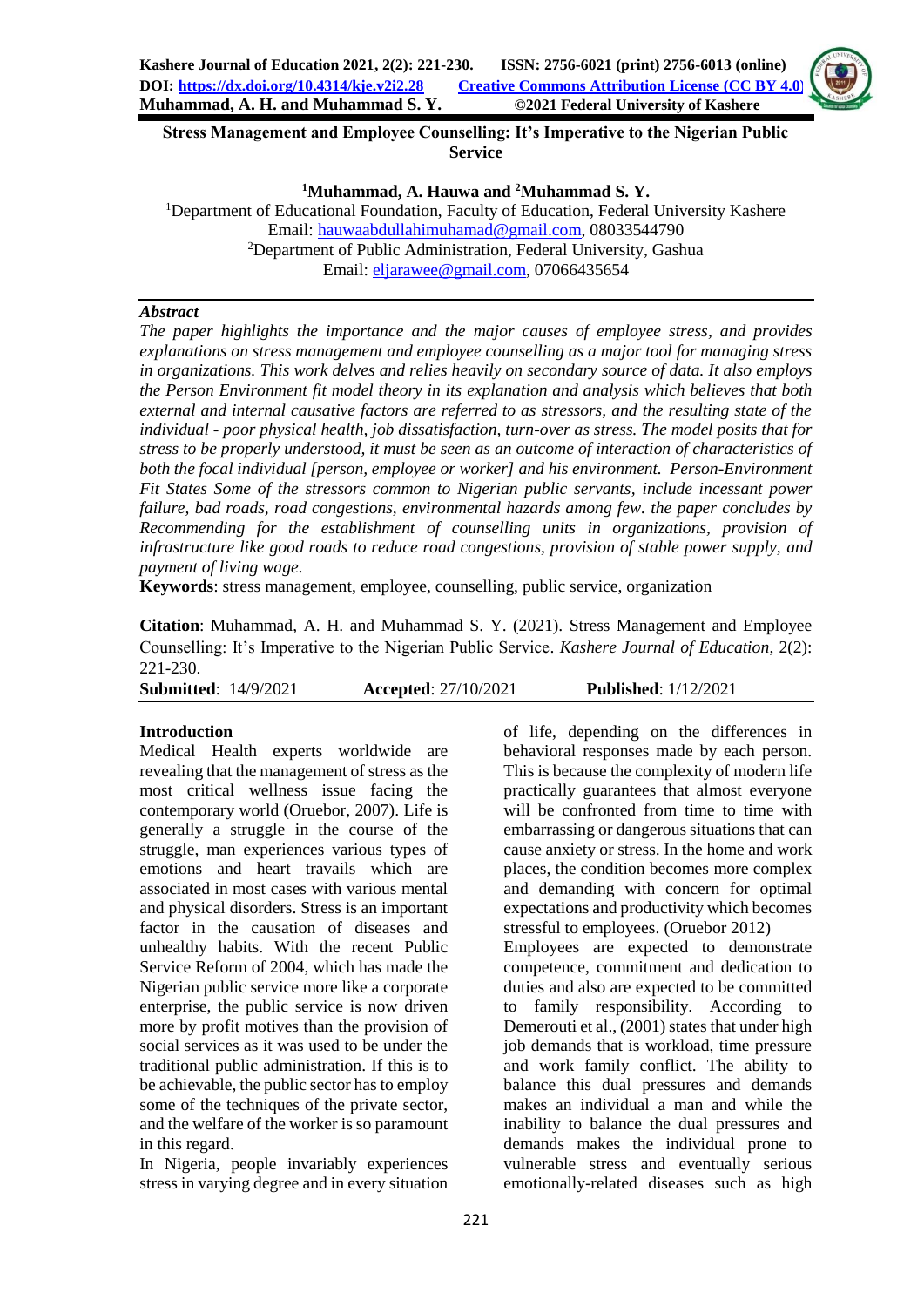

**Muhammad, A. H. and Muhammad S. Y. ©2021 Federal University of Kashere** blood pressure, coronary heart diseases, peptic ulcer and mental disorders which are sometimes deadly. (Cooper and Quick, 2017) Stressors common to Nigerian employees are road congestions, incessant power failure, inadequate water supply among few Ronke (1990). The implication affects the employee's performance at the work place as well as the nation as a whole. The wave of armed robbery, lack of concern for human life, marital instability kidnapping, cybercrime, banditry and generation gap can be linked to individual level of stress among Nigerians. An employee can give his/her best to the organization only if he/ she is in a positive state of mind. A mentally preoccupied or troubled individual will be in a position to give very little to the organization. There is no successful organization that will be free from stress among its employees. Therefore, the need for counselling comes in, where people can talk and attempt to solve personal and work related issues with experienced counselors. Employee counselling arises due to various causes of stress which include: to deal effectively with one's emotions, interpersonal problems, lack of team spirit at workplace, inability to meet job demands, over work-load, confrontation with authority, responsibility and accountability, conflicts with superiors, subordinates and management, various family problems, health problems, career problems, among few. Akinade (2001) states that Counselling is a set of procedures used in assisting individuals in solving problems that arise in various aspects of their lives. Or assisting them to minimize their overall personal development so that they can function properly in the society The professional trained counsellor focus is on the basis that individuals help themselves provided that they receive the right kind of support to handle a stressful situations.

The term 'stress' has been used extensively to mean 'hardship'. But scholars have defined stress in several ways. Stress refers to the process by which an individual perceives and responds to certain events and issues in his/her environment which is called stressors. Davidson and Neale (1986) described stress as "a stimulus that weakens the physiological or psychological capabilities of an individual". In other words, anything that could influence or belabour an individual physically or mentally negatively, constitutes a stress. Example of physical stress here could be driving through pot-holes, harsh weather conditions like dust etc., while mental stress could involve domestic violence, superior's lack of appreciation among few. Lazarus (2006) states that stress arises when individuals perceives that they cannot adequately cope with the demands being made on them or with threats to their wellbeing, we experience stress when we feel "out of control, Stress is an emotional state of being which makes series of demands on an individual that may or may not be met by such individual. The demands are either mental or physical. The mental demand stresses the brain while the physical demand stresses the body. The "fight or flight" response is a basic, short-term survival response, which is triggered when we experience a shock, or when we see something that we perceive as a threat. Therefore. If the stress is removed, the body returns to normal, if the stress persists, the individual may either adapt correctly or fail to adapt, failure to adapt is dangerous to health. Our brains then release stress hormones that prepare the body to either "fly" from the threat, or "fight" it. This energizes us, but it also makes us excitable, anxious, and irritable (Gowri, 2016).

# **Causes of stress**

Counsellors, psychologists, psychiatrics and experts in other field has described stress as uncomfortable and unhealthy force that upset our physical, psychological, emotional and mental wellbeing which is caused by different activities, events, and life experiences, such as aggression, quarrelling, fighting, nagging, divorce, conflict, violence, crimes, financial problems, assaults, hostility, family or social commitment, natural and artificial accidents such as flood, earth quake ,erosion, accidents, war, kidnapping among few. Stress in the work place can be seen as a lively situation in which people face constraints, opportunities or loss of something they desire and for which the consequence is both unpredictable as well as critical to the individual and the organization. (Davi 2017)

Stress bring out the best in individual at times. Just like the saying "Necessity is the mother of invention". Necessity is a stressful condition, it induces an individual to improve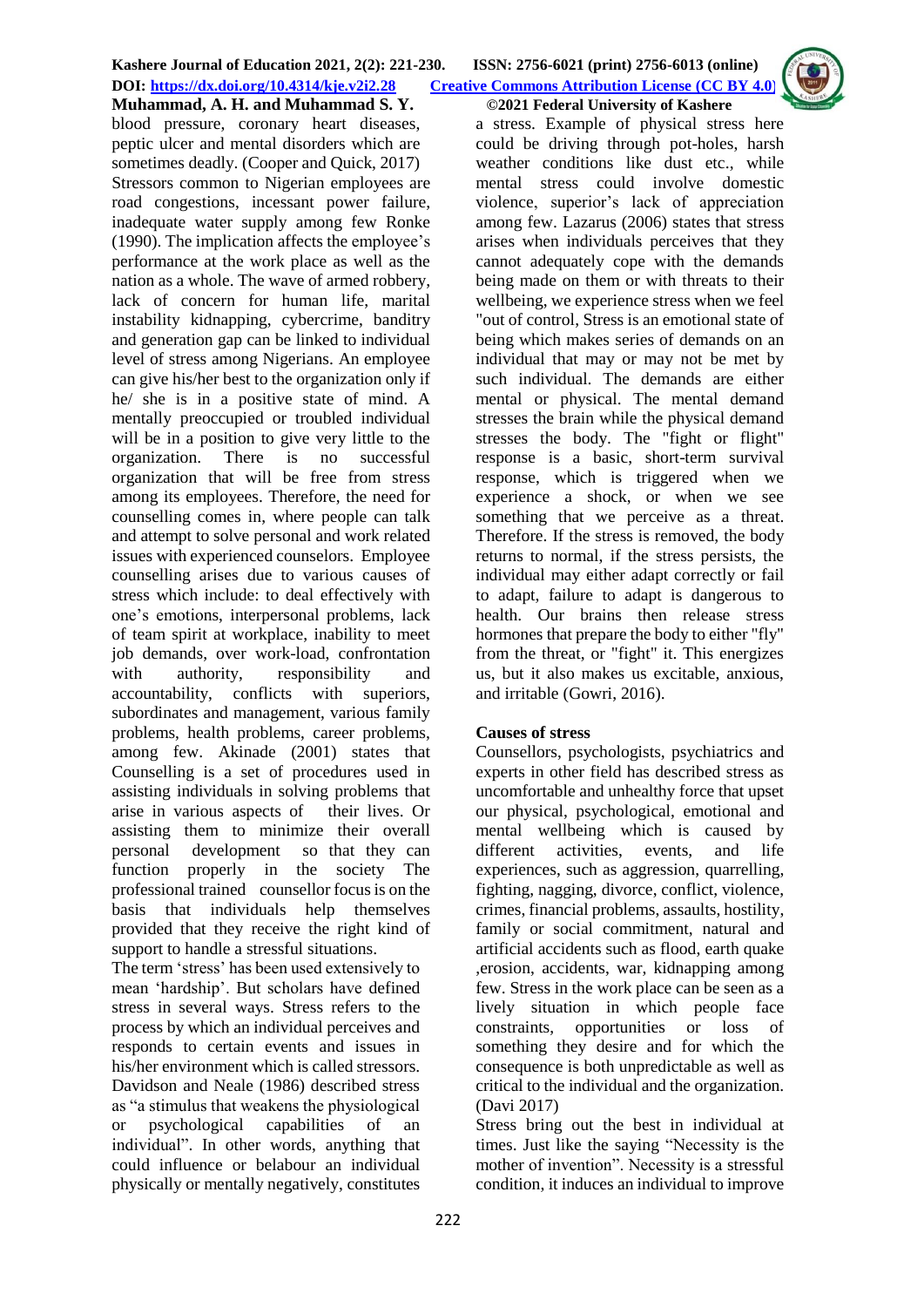**DOI: <https://dx.doi.org/10.4314/kje.v2i2.28> [Creative Commons Attribution License](http://creativecommons.org/licenses/by/4.0/) (CC BY 4.0)** 



**Muhammad, A. H. and Muhammad S. Y. ©2021 Federal University of Kashere** or invent or discover innovative or smarter way of doing things, this positive dimension of stress is called "eustress". But usually the term stress has a negative implication and this negative aspect of stress is termed "distress" Harassment or frustration by superiors makes the employee, unhappy or unsatisfied with the job and became down-cast, collapse or work harder. Therefore, stress can make some people to breakdown while some people break records due to stress. (Collien 2009)

#### **Stress Management**

The most effective way to cope with stress is for a person to deal with the source of stress, or control their reaction to it. Stress has harmful effects on any manager and the recognition of this fact would require the managers to make effort at correcting the situation. Stress management is now a management tool for controlling stress among workers in organizations. Oruebor, (2007) stress management involves controlling and reducing the tensions that occur in stressful situations by causing emotional and physical changes. The degree of stress and the desire to make the changes determine the changes that takes place. Aggarwal, (2007) contended to the fact that human life without stress would be dull, but excess of it, proposes a lot of risk to life therefore, several approaches have been advised by scholars, to ensure proper control and management of stress. Therefore, stress management helps in controlling, reducing or learning how to tolerate threats that leads to stress. Managing the various stressful demands that workers encounter in the work place or transfer from homes the counseling therapist assist the individual worker overcome or cope with those pressing needs or demands which will eventually leads to a boost in productive capacity.

### **Employee Counselling**

Employee counseling at the workplace is a discussion of an employee's problem that usually has an emotional content to it in order to help the employee cope better. (Ajila, & Adetayo, 2013). The counselor listens, understand the problems, advices and suggest ways to solve the problems mainly job related, personal social problems and its confidential.

Employee counselling can be explained as a discussion with an employee who has some problem or the other, more particularly emotional in nature. In order to help the employee to overcome the emotional stress, so that they can get back to the main track of performance. Employee counseling helps to support the employee to face and sail through difficult times in life. people come across some problems either in their career or personal life and it affects performance, productivity and increase the stress levels of the individual. According to Gerstmanm, (2014) posit it that the aim of employees counseling is to assists both the employee and the employers by intervening with an active problem solving approach to tackling the problem at hand. Counselling focuses on the problem, not the employee, it is a face to face rapport/discussion between the employee and supervisors, concerning the conduct and performance. Counselling takes place in context of a helping relationships, where both the counselor and employee work together to resolve a problem, change behaviours and foster personal growth and awareness and the counseling relationship is confidential which aim to offer support and encouraged the employee. Therefore, counseling in an organization, helps the employee to make them aware of their strength and weakness, and also improve on them by providing the employees a conducive environment for growth and development. the basic reasons are to give good communication skills, helping and empowering the employees to develop and increase their effectiveness, in most public organizations in Nigeria today, there is absence of staff counselling units. This to a large extent could explain why there is so much absconds from duties, late coming, and pilfering, petty trading in the work place among few. these directly or indirectly affect productivity in the public sector.

The latest trend catching up in the corporate human resource across the world is employee counselling at the work place. In the world of ever increasing complexity and the stress in the lives, especially the work places of employees, employee counselling has emerged as the latest human resource tool to attract and retain its best employees and also to increase the quality of the work force. There is virtually no organization free of stress or stress free employees. The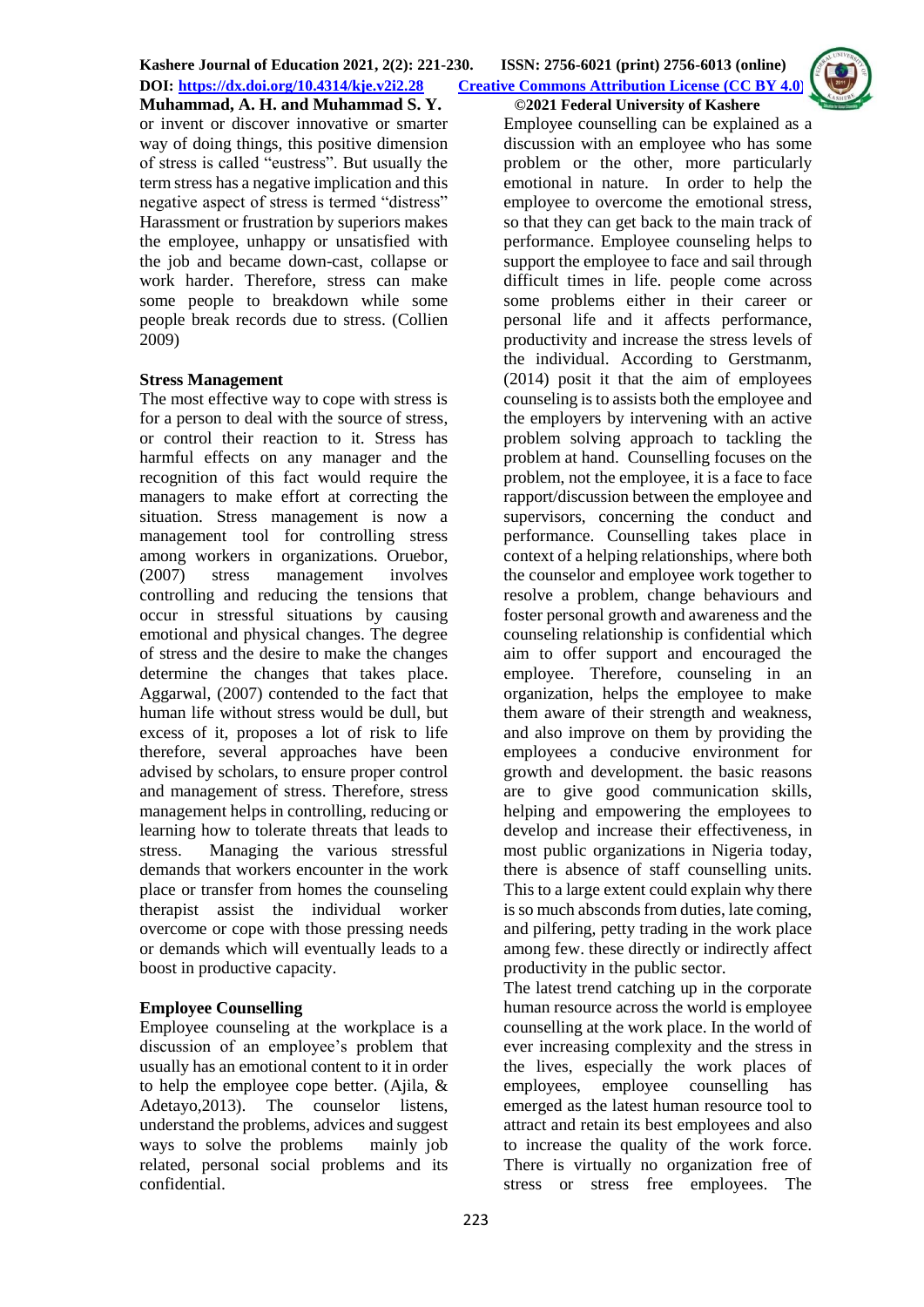**Muhammad, A. H. and Muhammad S. Y. ©2021 Federal University of Kashere** employees can be stressed, depressed as mentioned earlier, suffering from too much anxiety arising out of various work place related issues like managing deadlines, meeting targets, lack of time/resources to fulfill personal and family commitments. Therefore, many companies have integrated the counselling services in their organizations and making impart of their culture. Organizations are offering the services of employee counselling to their employees.

Cole (2002) observed that it is in an organization's best interest to avoid uneconomic use of their human resources, and the provision of counseling services may be one way of sustaining employee performance, achieving business targets and commitments to employees as individuals. Counselling of staff is becoming an essential function of managers. The organization can either seek the help of experienced employees or a professional counsellor to take up the counselling activities. Increasing complexities in the lives of the employees need to address various aspects ideally, the need for employee counselling arises when the employee shows signs of declining in performance, being stressed in office-hours, bad decision making etc. In such situations counselling deal with all the aspects related to the employee's performance like the targets, employee's responsibilities, problem faced, employee aspirations, inter-personal relationships at work place etc. Families and friends are inseparable part of the employee's life. Many times, employees carry the baggage of family problems to work places, which in turn affects their performance adversely. Therefore, the counsellor needs to strike a comfort level with the employees and getting them back to work-all fresh and enthusiastic

### **Theoretical Framework**

In recent years, the Person-Environment (P-E) Fit Approach to stress has become widely accepted among organizational stress researchers (Eulberg, Weekley and Bhagat, 1988 as cited in Edwards & Cooper, 2013). The P-E fit theory characterizes stress as a lack of correspondence between characteristics of the person (e.g. abilities, values) and the environment (e.g. demands, supplies). This lack of correspondence is hypothesized to generate deleterious

psychological, physiological and behavioural outcomes (Edwards &Cooper, 2013). This model posits that for stress to be properly understood, it must be seen as an outcome of interaction of characteristics of both the focal individual [person, employee or worker]and his environment, i.e. P-E or Person-Environment Fit. The major proponents of this model are (Cooper and Marshall, 1978 as cited in Ronke, 1990). Within this paradigm, both external and internal causative factors are referred to as stressors, and the resulting state of the individual-poor physical health, job dissatisfaction, turn –over as stress. Within the P-E model, therefore, stress is seen as a response variable.

Environmental pressure or stressors impinge on the individual interacting with his personal characteristics to elicit a stress reaction. When the individual is distressed, he either adopt some methods of coping with the stress or become exposed to long term adverse effect, mental and physical illness; job dissatisfaction. The P-E framework explains employees (workers) stress using the principal sources of employee stress earlier discussed, which the Person-environment P-E fit is. French, et al (1974) saw stress and the resulting strain as a product of the interaction between the individual and the potential sources of stress in the environment. According to them, occupational stress is primarily a result of inadequate personenvironment fit. One kind of fit is the extent to which the individual's skills and abilities match the demands and requirements of the job. The second fit is the extent to which the job environment provides support to meet the individual's needs. The resulting stress and stressors are major contributors to psychological and physical strain.

### **Primary Causes of Organizational Stress**

According to Collien (2009). There are many reasons that causes stress at different workplace, stress can result from job-related factors, such as task overload conflict with our achievement goals, inability to do the task that assigned because of lack of preparations or experience.

**Organizational Factors**: The increase in organizational growth cause stress among employees, and the sources of stress to employees include over work,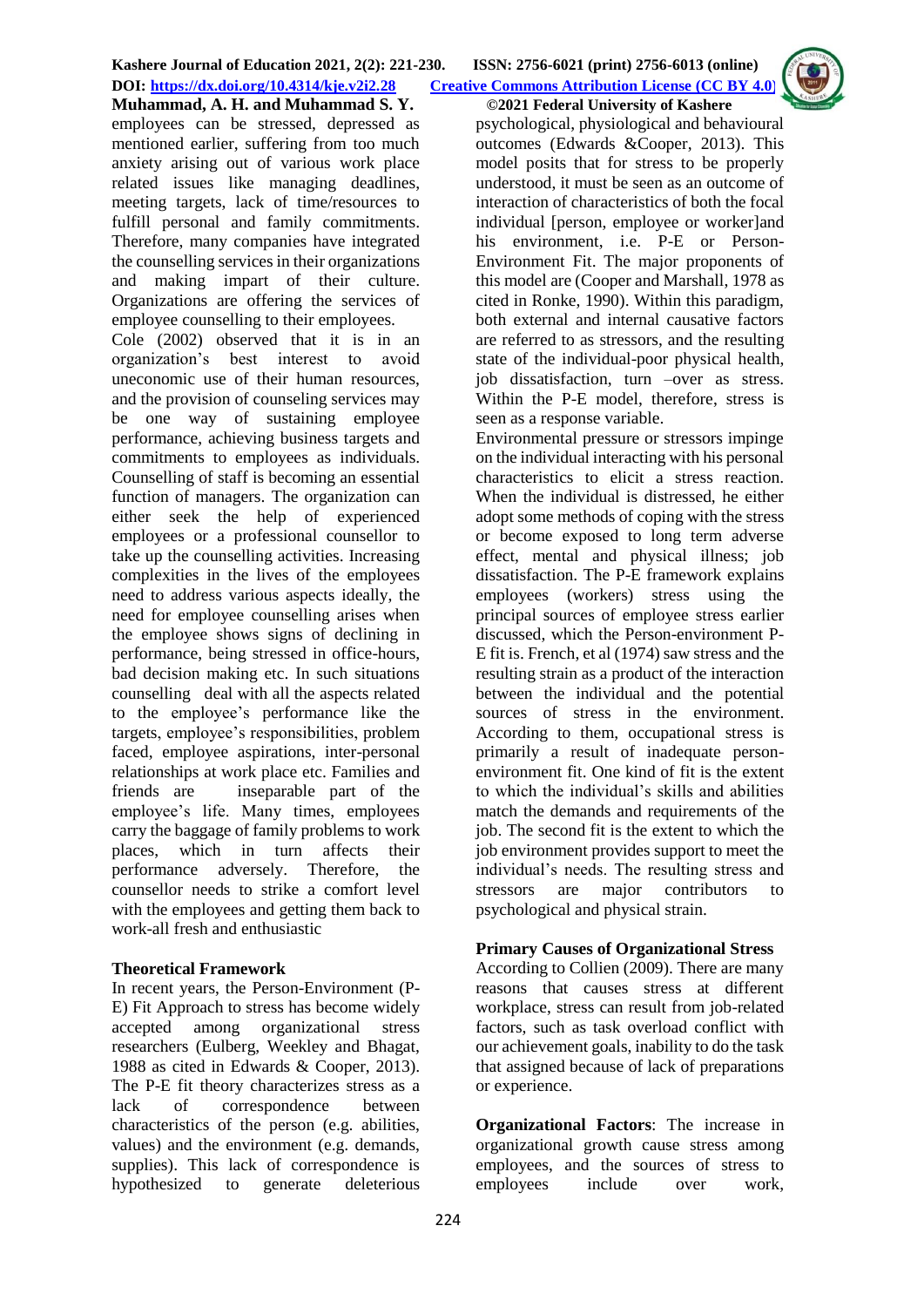**DOI: <https://dx.doi.org/10.4314/kje.v2i2.28> [Creative Commons Attribution License](http://creativecommons.org/licenses/by/4.0/) (CC BY 4.0)** 



**Muhammad, A. H. and Muhammad S. Y. ©2021 Federal University of Kashere** underemployment, time pressure, deadlines and excessive decision making. Tehrani, (2002) opined that stress is caused by unsympathetic organizational culture, poor communication between managers and employees, lack of involvement in decision making, bulling, and harassment, continual or sudden change insufficient resources, conflicting priorities and lack of challenges. Some other factors include:

Discrimination in pay/salary structure, Strict rules and regulations, Ineffective communication, Peer pressure, Goals conflict/goals ambiguity, More of centralized and formal organization structure, Less promotional opportunities, Lack of employee participation in decision-making, Excessive control over the employees by the managers, Harassment in the work place

**Job Concern Factor**: Stress may arise from role ambiguity, role conflict and responsibility. Role ambiguity occurs where an executive is not clear about the work objective associated with role, co-worker's expectations of the work role, the scope and responsibilities of the job. Role ambiguity may lead to lower job satisfaction, high-job related tension, greater futility and lower selfconfidence. While role conflict exists when executive (employee) is caught between two groups of people, usually superiors who demand different kinds of behavior, or prescribe different kinds of functions for the same job. It has been discovered that man who experienced more role conflict had lower job satisfaction and higher-job related tension.

A good relationship between an executive [employee] and the boss, colleagues and subordinates strengthen the health of employers and that of the organization. While poor relationship characterized by mistrust of individual which is associated with high role ambiguity, which in turn leads to low job satisfaction and feeling of job related threat to the executive's [employee's] well-being.

**Career Development Factors:** Two major classes of stressors have been identified with this source. These are lack of job security, fear of redundancy, obsolesce or early retirement among few, and status incongruity, under promotion or over promotion, frustration at having reached

one's career ceiling or "bar" etc. For the young energetic and dynamic employee, job security may be more assured than for the middle aged executive [employee] who is less dynamic and whose opportunity for changing jobs become impossible. Because he/she may face difficulties in mastering the new job, or unable to easily switch professions, due to age related issues and stiff competition with the fresh better qualified energetic young employee. Status incongruity or mismatch of employee ability and experience with his advancement has been reported to be a prominent source of employee stress (Ronke, 1990).

Employee stress also consists of variables outside the organization [working place]. These include family problems, life crises, financial difficulties, conflicting organizational and family demands. Which are known to create pressure on the employee and such pressure leads to maladjustment on the job. According to Ronke (1990), other sources of stress to Nigerian employees include road congestion, incessant power failure, lack of water supply etc. We may well add bad roads as well as harsh weather conditions in places like the North East and so on. The causes of stress affect the individual employee's well-being and simultaneously affect his performance in the organization in which he works as well as the nation at large. Individual who is experiencing a high level of stress may develop high blood pressure, ulcer, irritability, difficulty in making routine decisions, loss of appetite, accidentproneness and the likes. These can be subsumed under three categories: Physiological symptoms, Psychological symptoms and Behavioural symptoms (Cooper and Quick 2017)

**1. Physiological symptoms**: Traditionally, studies of physiological responses to stress have focused on the functioning of neuro-endocrine system and measure of cardiovascular health (Jones& Bright,2001 as cited in Cope, 2003). The changes which accompany the experience of stress have different immediate and long-term consequences. The concept of "disease adaptation" which contrasted the short-term adaptability of the neuro-endocrine stress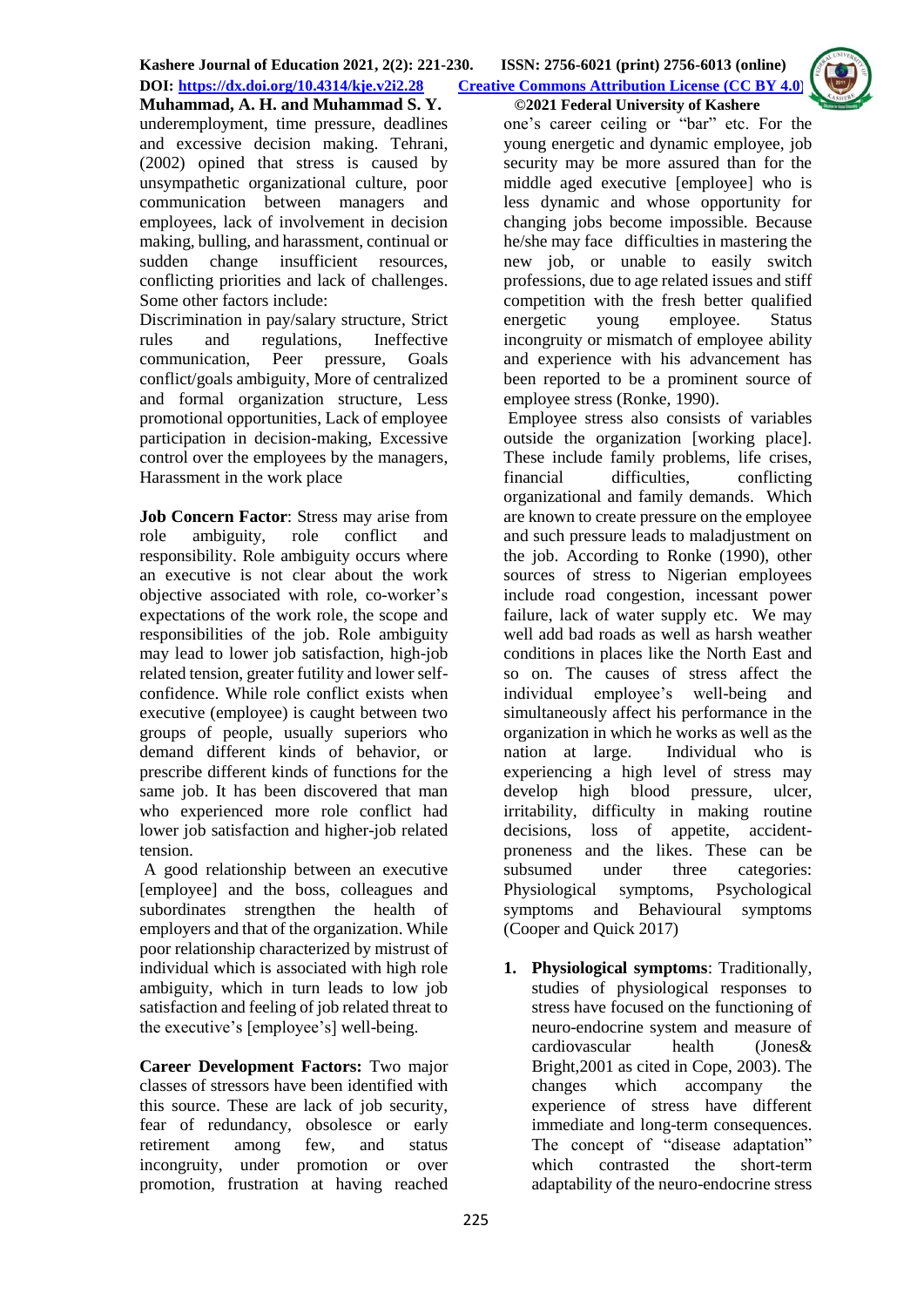- response, with the longer term relationship to pathogenesis (Cope, 2003). The physiological symptoms of stress could create changes in metabolism, increase heart and breathing rates, increase blood pressure, bring on headaches, and induce heart attack, muscular tension, among few.
- **2. Psychological Symptoms**: Psychological reactions to stress begin with initial shock and disbelief followed by defensive reaction, denial and ultimately acceptance. Strain reaction may be temporary or long term, mild or severe depending on the longevity of the causes, how strong they are and the strength of the individual's ability to recover and cope (Cope, 2003). Stress can cause dissatisfaction. Job-related stress can cause job- dissatisfaction. which, in fact, is the simplest and most obvious psychological symptoms are tension, anxiety, irritability, boredom and procrastination, depression, discouragement, and lack of ability to concentrate or make decisions. Employees are placed in jobs that make multiple and conflicting demands or lack of clarity and responsibilities, both stress and dissatisfaction may increase. Similarly, the less control people have over the pace of their work, the greater the stress and dissatisfaction. jobs that provide a low level of variety, significance, autonomy, feedback and identity to incumbents create stress and reduce satisfaction and involvement in the job.
- **3. Behavioural Symptoms**: A number of physical symptoms of stress have been identified which commonly occur prior to the onset of serious-related illness. These include lack of appetite, insomnia, nervous twitches, headaches, high blood pressure, nail biting and indigestion. It is important to deal effectively with the stressors when minor physical manifestations of stress occur in order to prevent an escalation in physiological strain symptoms (Ronke, 1990). Behaviour-related stress symptoms include changes in productivity, absences and turn-over, as well as changes in
- eating habits, increase smoking or consumption of alcohol, rapid speech, fidgeting and sleep disorders When an organization's employee suffers stress, the results are likely to take one or more of the following symptoms (Akinade 2007).
- i. High level of sickness and absenteeism
- ii. Reduced productivity or performance and failure to meet targets
- iii. Increased accidents and more prone to errors at work
- iv. Cribbing, over-reacting, arguing, getting irritated easily, anxiety or increased number of internal conflicts between individuals
- v. Improper eating habits (over-eating or under-eating)
- vi. Excessive smoking and drinking
- vii. Sleeplessness and
- viii. Undesirably high rate of staff turn-over

### **Counselling Technique for Managing Stress**

The following are the techniques used in managing stress Job related issues:

**Focus on the problem:** this is a coping strategy in which a person focuses on specific problem or issues that has arisen, looking for a way of changing the situation by changing one's behaviors in order to deal with the stressful situations.

According to Atkinson et al (2000) stated strategies for solving problems includes, defining the problems, generating alternative solutions, weighing the alternatives in terms of costs and benefits choosing among them and implementing the selected alternatives. These strategies can be directed inwards, where the individual can change a behavior of his/her self than changing the environment where he/she works.

**Focus on Emotions:** There are many ways to copy with our negative emotions, this involves directly modify or eliminate unpleasant emotions, by focusing on alleviating the emotions attached with the stressful situations, this counseling skill is used when the situation cannot be controlled. Atkinson et al (2000) have divided these strategies into behavioral strategies and cognitive strategies (Atkinson et al, 2000)

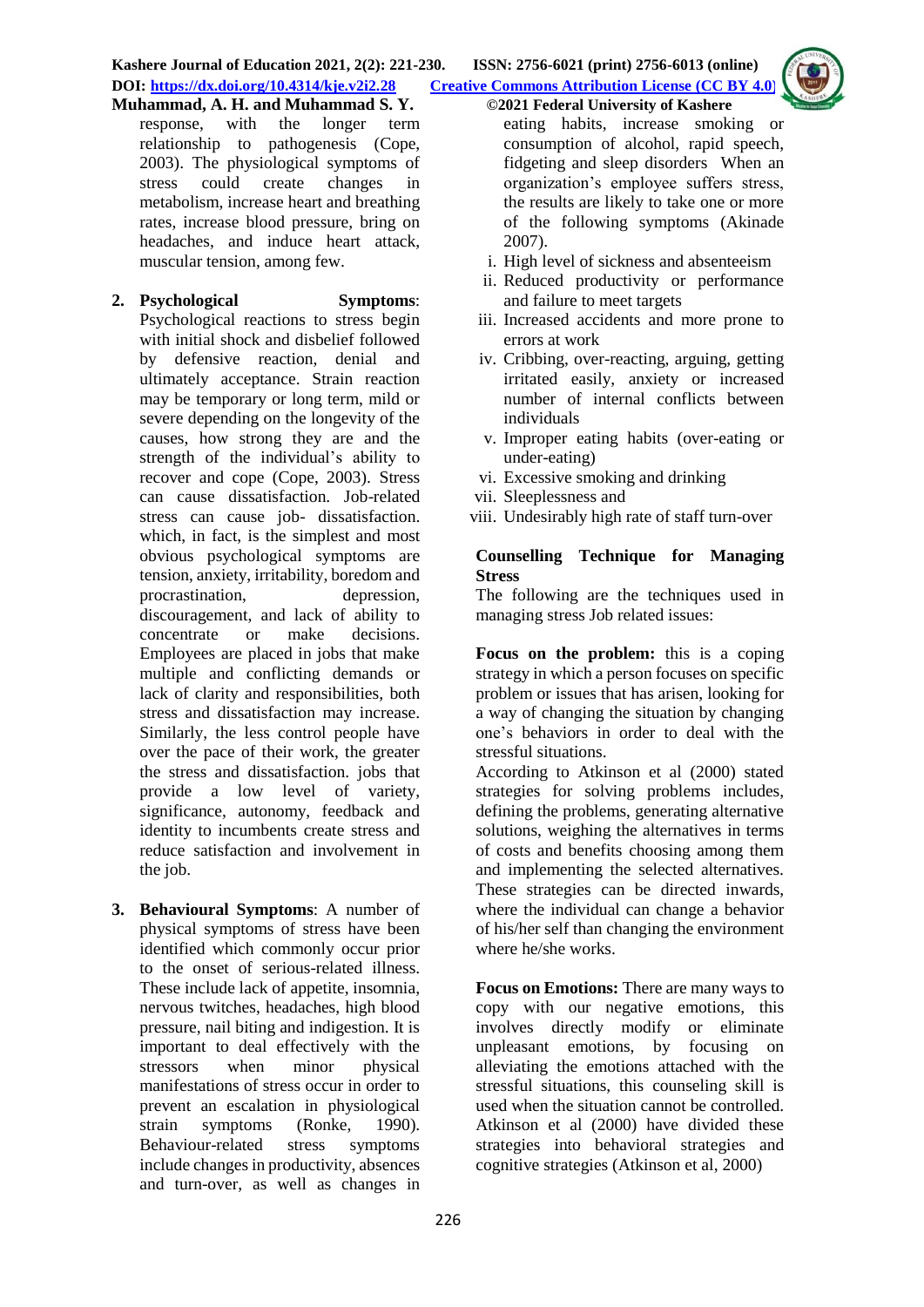**Muhammad, A. H. and Muhammad S. Y. ©2021 Federal University of Kashere Behavioral Techniques:** this coping skills helps to control physiological responses to stressful situations which includes;

- (i) Relaxation training: relaxation training is a method of helping people with high level of anxiety and stress, which also serves as an important component of some behavioral treatment. This exercise helps people to tighten and then relax one's muscle at a time and also relaxing different group skeletal (voluntary) muscle to release the stressor.
- (ii) Mediation: this strategy helps people to relax both the mind and the body. These are the procedures for meditation, first, the sitting position, that is sitting comfortably on a cushion or chair, then gradually relaxing the body, starts breathing slowly, and concentrate on a sensation, such as inhaling and exhaling of breath or on an image or objects. In transcendental meditation, the person does not try to concentrate on anything but merely sits in a quiet environment and repeat mantra ( i.e a song, prayer to achieve a state of restful alertness (Auerbach and Aramling, 20006).
- (iii)Bio- feedback: it is a strategy in which people learn voluntary control of stress linked with physiological responses, such as muscle tension, blood pressure, body temperature, and heart rate. This skill helps individuals receive information about the aspect their physiological condition and attempt to alter that conditions.
- (iv) Aerobic exercise: this is the physical fitness techniques for controlling stress, such as Jogging, Running, Walking, Biking, Swimming, Cycling, Skipping among few. Aerobic exercise lowers the heart rate, and blood pressure and in controlling stressful situations people who exercise hardly fall sick.

**Cognitive strategies:** This skill helps people to identify the kinds of stressful situation that produce their physiological or emotional symptoms and find a way to cope with the situations and these strategies include temporarily setting the problem aside, or avoiding the problem and reducing the threat by changing the meaning of the situations.



**Social support**: This skill helps people to adjust emotionally and physically to a stressor, in seeking emotional support from friends, relatives, colleagues and family etc. this support is important for maintain good mental health, it also provided us with emotional sustenance, aid and information, where, when, how we may be in need. People with social support feel loved, cared and value by others and feel a sense of belonging to a larger social network.

#### **Imperatives of Stress Management and Employee Counselling in Nigerian Public Service**

The importance of stress management and employee counselling in Nigeria's Public Service cannot be over-emphasized. The ever increasing complexities in modern civilization and the accompanying stress in life, especially the life of employees in work places is not something which any reasonable organization can disregard given the increasing importance of the human resources in organizations.

In Nigeria, stress management and employee counselling in the public service has not been incorporated into the sector. In most public/civil service organizations or government organizations, very little is even known about this important responsibility of management. The private sector especially banks, most of them have units which are saddled with the responsibility of stress management, manned by experienced managers or professional counselors. (Cope 2003)

Employee counselling trend is still at its infancy stage in Nigeria Public Service. Only few government agencies have counselling units in Nigeria. These agencies include institutions like the Universities, federal medical centers and few others. Stress management and counselling at most in our various ministries are done at the peer group level. Few supervisors tend to win the trust of their subordinate employees and where they even did, most of them are not trained stress management experts.

Stress in workers has been known to result to lack of patriotism, corruption and low productivity or performance among others, and all these have tended to stagnate the country's overall progress. Therefore, the need for employee counseling programmes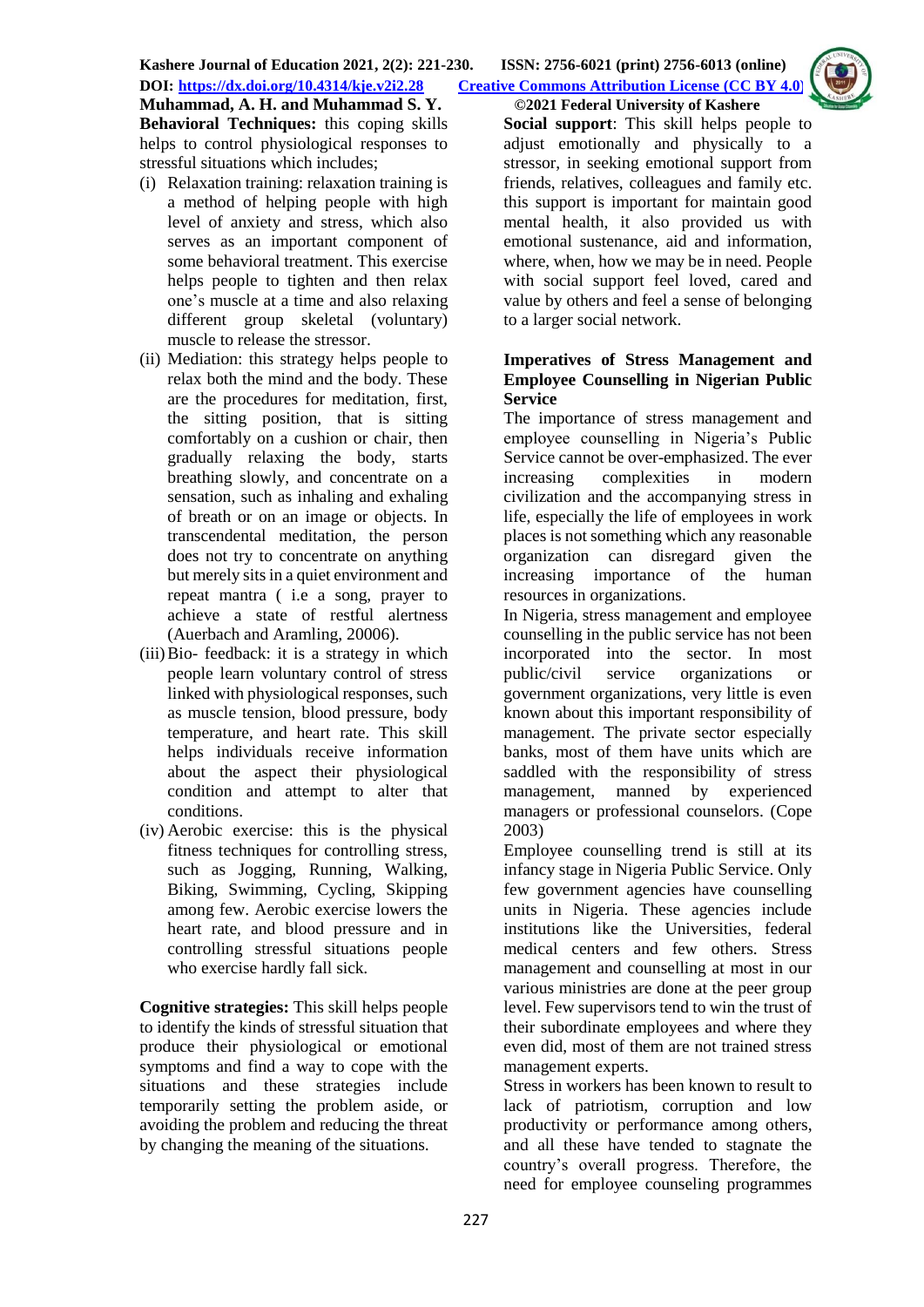

have become a necessity in the Nigerian Public Service in order to create conducive working environment for workers, and counselling becomes a key factor for improved work place productivity and wellbeing of individual employee (Ajila and Adetayo 2003).

## **Conclusion**

Nigerian employees with regards to stress management in the work place can be universal, but Nigerian employees are battling with other stressors that are actually caused by our under-develop nature which manifest in a myriad of ways such as incessant power failure, bad roads, traffic congestions, lack of portable water, environmental hazards, insecurity, officiousness, low wage package among few. Employee counselling can go a long way in helping public servants to have a better control over their lives, take their decisions wisely and better charge of their responsibilities, reduce the level of stress and anxiety. Employee counselling may also help government ministries/ departments and parastatals when the employees know that their organization cares for them and that will build a sense of commitment in them, and can help improve significantly to modify the behaviour of the employees, more so reinforce the desired behavior and improve/increase the employee's productivity and performance which is the ultimate goal of all organizations whether private or public.

### **Recommendations**

Base on the discussion of stress management and employee counseling: it is imperative to the Nigerian public services the following recommendations are listed for effective employee counseling on stress management.

- 1. Nigerian government should encourage the establishment of stress management and employee counselling departments in all government ministries/ departments at the federal, state and local government levels, and parastatals.
- 2. Government should emphasize the techniques of job enrichment, employee motivation feedback and appropriate reward for excellence.
- 3. Too much emphasis on paper qualification should be removed and
- experienced employees maintained by allowing them to advance their skills whenever the need arises or new ways of doing the job by use of new technology is
- introduced. 4. Recreational facilities should be provided as well as encourage employees to join fitness clubs.
- 5. Ministries, departments and agencies of government as well as parastatals across the country should have clinics in order to maintain the health of the employee which is both the responsibility of the employee and the organization. It is in the best interest of both parties, if reasonable steps are taken to prevent or minimize employee stress.
- 6. Basic infrastructure such as good roads, stable power, regular and accessible sources of water etc. should be provided as lack of these things affect workers in so many ways and often make life miserable for them.
- 7. A fear free environment is key to employee performance. Therefore, security issues should be handled with utmost seriousness especially in areas experiencing insurgency and kidnappings for ransoms.
- 8. These recommendations should apply in the public sector as it will go a long way in improving performance of employees by reducing too much absenteeism, petty hawking, corruption, pilfering, violence in the work place etc.

### **References**

- Ajila, C, O. & Adetayo, H.O. (2003). Workplace counselling: implications for enhanced productivity. *Ife Psychologia*, 21(3), 197- 210.
- Akinade, E. A. (2007). Stress: Understanding and managing it. Lagos: Pumak Publishers limited
- Atkinson, R. L., Atkinson, R. C., Smith, E. E, Bem, D. J. & Nolentloesema, S. (2000). Hilgard's introduction to psychology, New York. Harcourt college publishers.
- Collien (2009). Recession stresses mental health system. *Canadian Medical*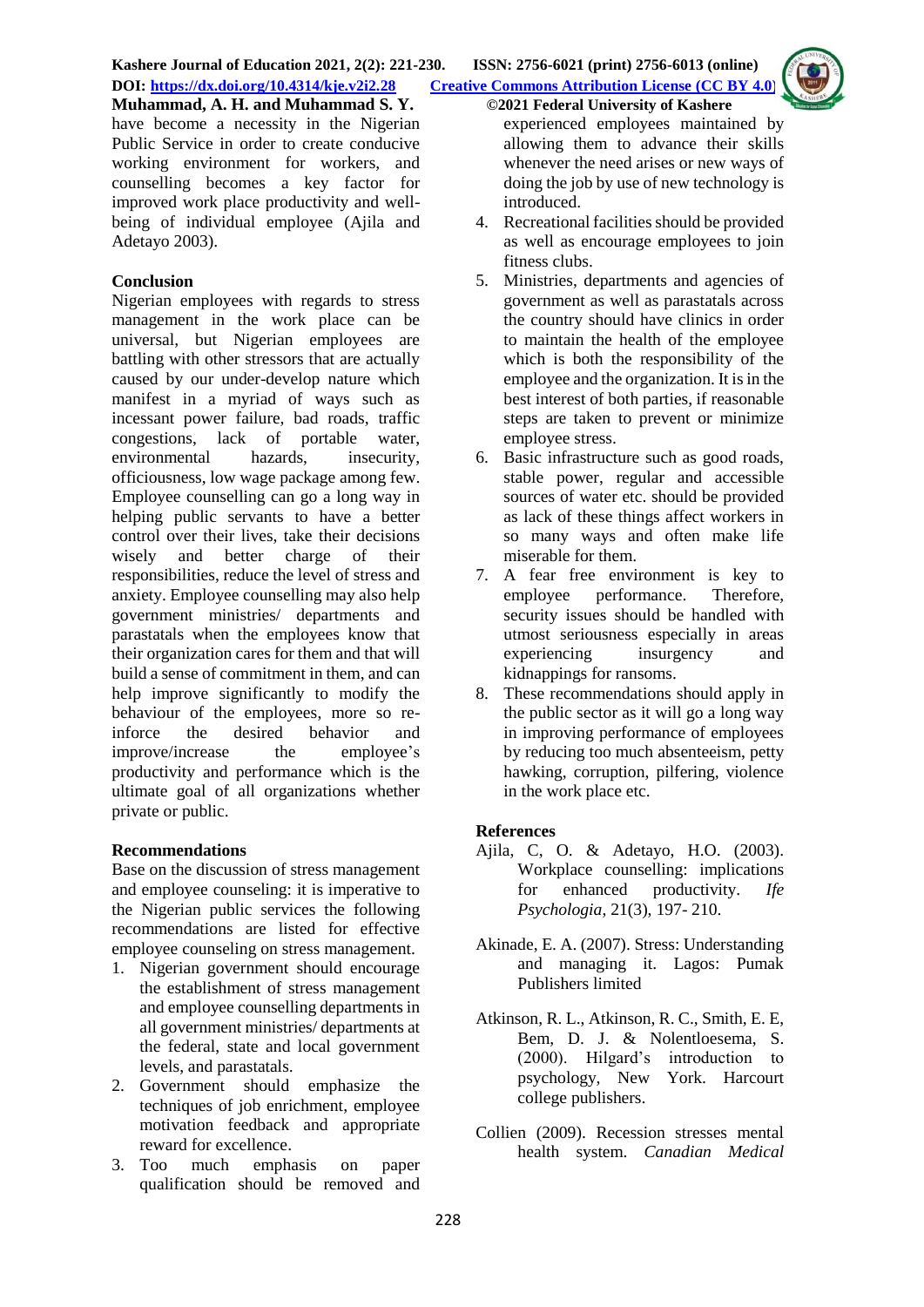**Kashere Journal of Education 2021, 2(2): 221-230. ISSN: 2756-6021 (print) 2756-6013 (online) DOI: <https://dx.doi.org/10.4314/kje.v2i2.28> [Creative Commons Attribution License](http://creativecommons.org/licenses/by/4.0/) (CC BY 4.0)** 

**Muhammad, A. H. and Muhammad S. Y. ©2021 Federal University of Kashere** *Association Journal.* 18(1)3-4, E48- E49.

- Cooper C.L.& Marshall J. (1978). *Sources of Managerial and White-Collar stress*. In Cooper, C. L. Payne, R. (Eds) *Stress at Work*. Chichester, UK: Wiley.
- Cooper, C. & Quick, J. C. (2017). The handbook of stress and health; A guide to research and practice. John Wiley & Sons.
- Cope, C. M. (2003). *Occupational Stress, Strain and Coping in a Professional Accounting Organization*, Unpublished Master's Thesis in Industrial and Organizational Psychology:
- Davey, G. (2008). *Psychopathology: Research Assessment and Treatment in Clinical Psychology*, Black well Publishing Ltd: UK
- Davi, A. (2007), Occupational stress: A comparative study of women in different occupations Trajan. 35(1), 61- 73
- Davison, G. and Neale, J. (1966). *Abnormal Psycholog*y, New York: Wiley
- Demerouti E. Bakkeer, A.B. Nachreiner, F. and Schaufeli, W. B. (2001). The job demands resources model of burnout. J. Applied psychology. 86,499-522 doi:10.1037/0021-9010/86.3.499
- Edwards, J. R. & Cooper, C. L. (2013). The person-environment fit approach to stress: recurring problems and some suggested solutions. In Cooper C.L. (eds.) *From stress to wellbeing. Volume* 1, p. 91-108,London, *Palgrave Macmillan,* [https://doi.org/10.1057/978113731065](https://doi.org/10.1057/9781137310651_5) [1\\_5](https://doi.org/10.1057/9781137310651_5)
- Egbule, J. F. (2009). Psychology of adjustment and crisis counseling, Berun: Goodnews express communications.
- French, J. R. P. and Caplan, R. D. (1970). *Psychological Factors in Coronary*

*Heart Diseases*. Industrial Medicine. 39.383-97

- Gerstmann, P. (2014). Playgroup. Retrieved from P G A Group; [www.pgagroup.com/employee](http://www.pgagroup.com/employee-counselling)[counselling.](http://www.pgagroup.com/employee-counselling)
- Gowri, J. (2016). *Employee Counselling-are we ready for it?* Retrieved fro[mhttp://www.123oye.com/job](http://www.123oye.com/job-articles/hr/employee-counseling-hr.htm)[articles/hr/employee-counseling](http://www.123oye.com/job-articles/hr/employee-counseling-hr.htm)[hr.htm](http://www.123oye.com/job-articles/hr/employee-counseling-hr.htm)
- Kahn, R. L. (1964). *Organizational Stress. In Studies in Role Conflict and Role Ambiguity*. New York: Wiley Publishers.
- Lazarus, R. S. (2006), Emotions and interpersonal relationships toward a person-centered conceptualization of emotions and coping, J. pers. 74, 9-46.
- Lazarus, R. S. (1966). *Psychological Stress and Coping Process*. New York: McGraw Hill Publishing Company.
- Mwosa, J. (1992). *Importance of Counselling,* Wikipedia Institute of Personnel and Development: IPM now IPD.
- Orebor, A. (2012). Public administration: Ihemes & element: Owerri chukben enterprises
- Oruebor, A. A. (2007). *Public administration: theories and elements,* (Second edition), Owerri: Reliable Publishers
- Pahl, J. M. & Pahl, R. E. (1971). *Managers and their Wives*, London: Allen Lane.
- Pickrell, R. A. (2011). Career engagement: bridging career, journal of employment counselling, 185-189
- Ronke, K. (1990). *Stress and the Nigerian Executive*: An Essay Submitted in Partial Fulfillmentof the Requirement for the Award of Membership of the National Institute for Policy and Strategic Studies (MNI) Kuru, Plateau State